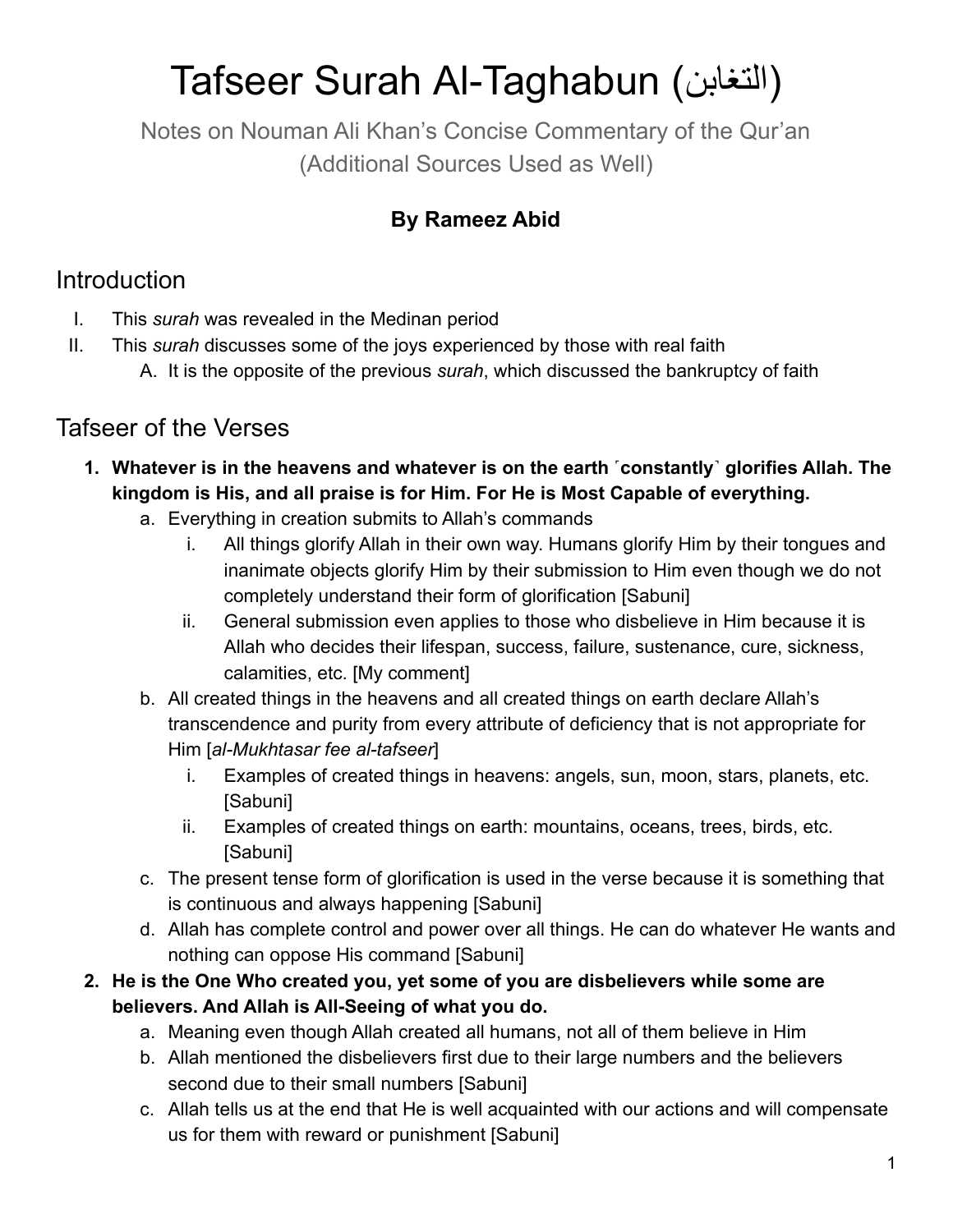- **3. He created the heavens and the earth for a purpose. He shaped you ˹in the womb˺, perfecting your form. And to Him is the final return.**
	- a. Meaning the heavens and earth were not created for amusement and jest but for a profound wisdom [Sabuni]
	- b. The 'shaping' here is in reference to the variety of colors, shapes, and sizes we see of human bodies across the globe
		- i. Some interpret it to mean that it is in reference to people's individual personalities
	- c. Human beings have been given the best form in terms of beauty in comparison to other creatures on earth [Sabuni]
	- d. The inspirational 'ideas' that give rise to human productivity, invention, and creativity are also creations of Allah because He is the One who created those very human beings and their minds
	- e. In the end, we will all return back to Allah on the Day of Judgment for accountability and retribution [Sabuni]
- **4. He knows whatever is in the heavens and the earth. And He knows whatever you conceal and whatever you reveal. For Allah knows best what is ˹hidden˺ in the heart.**
	- a. Allah even knows the thoughts that reside in the deepest parts of our consciousness. He is more knowledgeable about the workings of our bodies than ourselves
	- b. This verse is meant to be a threat and warning. Whether people disobey Him openly in public or secretly in private, Allah knows it all [Sabuni]
- **5. Have the stories of those who disbelieved before not reached you ˹pagans˺? They tasted the evil consequences of their doings, and they will suffer a painful punishment.**
	- a. Now, Allah begins to mention some stories of the previous generations who did not abide by Allah's laws and what happened to them in order to scare the Quraysh of Mecca [Sabuni]
	- b. The nations of Prophets Nuh, Hud, and Salih were destroyed due to their disbelief. In the afterlife, their punishment will be even more severe [Sabuni]
- **6. That was because their messengers used to come to them with clear proofs, but they said ˹mockingly˺, "How can humans be our guides?" So they persisted in disbelief and turned away. And Allah was not in need ˹of their faith˺. For Allah is Self-Sufficient, Praiseworthy.**
	- a. Their prophets had come to them with clear miracles as proof of their prophethood but they were ridiculed and rejected. This is quite strange because they denied human prophets but had no problem accepting gods made of stones! [Sabuni]
	- b. In general, human beings have a hard time following other humans because they like to be independent. They do not like to be told what to do by fellow humans. This is one of the reasons many of the prophets were rejected by their people
		- i. A prophet demands complete obedience and absolute authority because he is conveying Allah's laws through revelation, whereas, other forms of obedience to authority in this life are restricted. A prophet tells you what to believe, disbelieve, love, hate, do, not do, etc. Therefore, the rejection against him by the people is very strong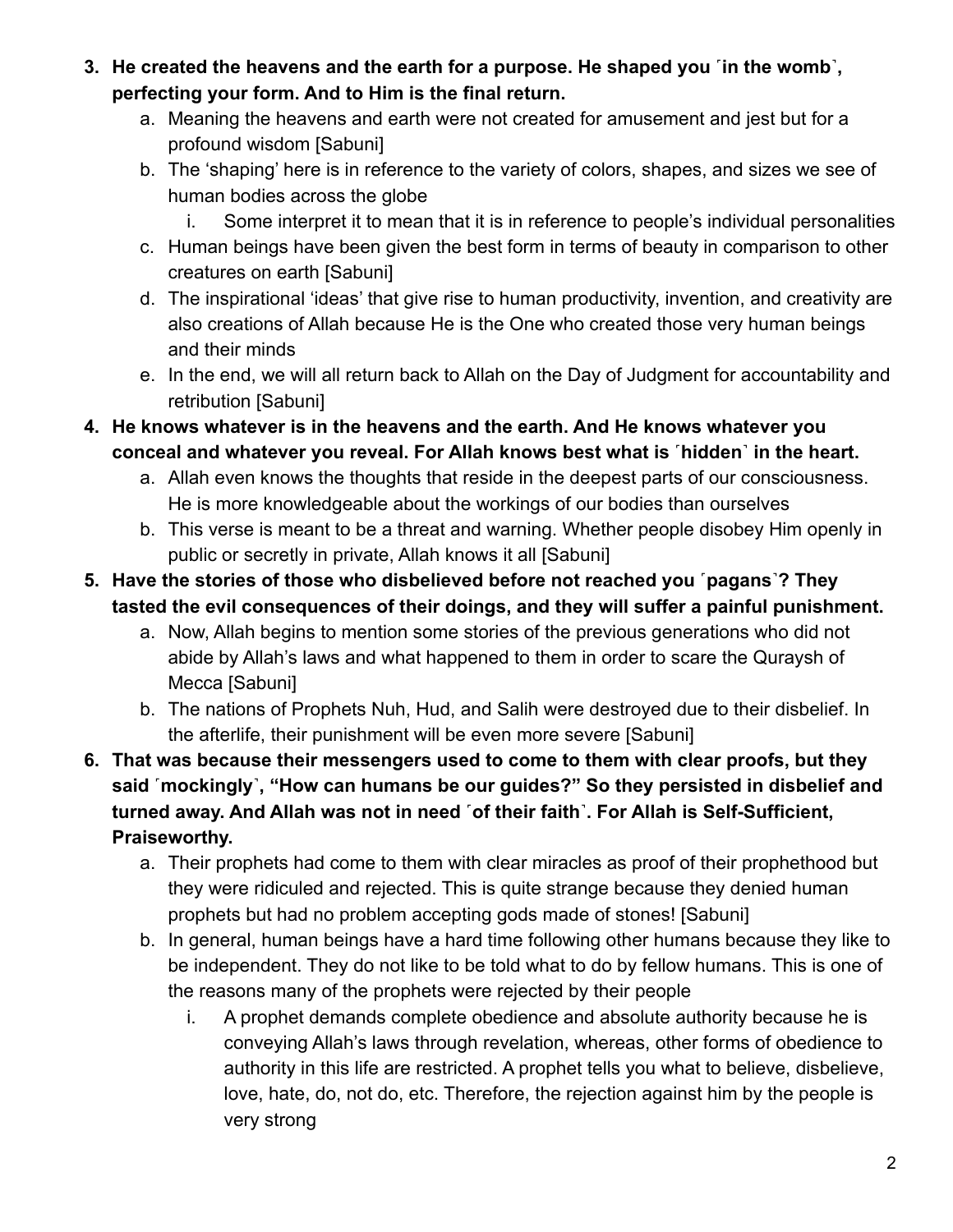- ii. Even today many people do not like the idea of religion being passed through a human prophet, thus, they reject the concept of revelation
- c. Allah is free of any need from His creation and is praiseworthy in His very essence and attributes. He neither benefits from our obedience nor is harmed by our disobedience [Sabuni]
- **7. The disbelievers claim they will not be resurrected. Say, ˹O Prophet,˺ "Yes, by my Lord, you will surely be resurrected, then you will certainly be informed of what you have done. And that is easy for Allah."**
	- a. If Allah is our Master, then that fact by itself necessitates that He will ask us about what we did with our lives by resurrecting us
		- i. Believing in Allah automatically necessitates believing in the afterlife
	- b. Allah created us the first time from nothing so why would He not be able to bring us back again?! This is something very easy for Allah to do [My comment]
- **8. So believe in Allah and His Messenger and in the Light We have revealed. And Allah is All-Aware of what you do.**
	- a. The 'light' is in reference to the Qur'an
	- b. We are being told to believe in three things because they're all connected:
		- i. Allah
		- ii. His Messenger
			- 1. It includes his *hadiths* because they are also a form of revelation that came from Allah
		- iii. Qur'an
- **9. ˹Consider˺ the Day He will gather you ˹all˺ for the Day of Gathering—that will be the Day of loss. So whoever believes in Allah and does good, He will absolve them of their sins and admit them into Gardens under which rivers flow, to stay there for ever and ever. That is the ultimate triumph.**
	- a. Everyone will be gathered together in one place on the Day of Judgment. On that day, the disbelievers' loss will be made apparent due to their lack of belief [Sabuni]
		- i. The believers will inherit the homes of the people of the fire in paradise, and the people of the fire will inherit the homes of the people of paradise in the fire [*al-Mukhtasar fee al-tafseer*]
	- b. Those who have faith in Allah and do righteous deeds, Allah will remit their sins from them and enter them into gardens, under the palaces and trees of which rivers flow, to live in them forever and never to come out, the bliss of which will not end. That which they attained is the great success, which no other success can come close to [*al-Mukhtasar fee al-tafseer*]

#### **10.As for those who disbelieve and reject Our revelations, they will be the residents of the Fire, staying there forever. What an evil destination!**

a. Meaning those who disbelieved in Allah and reject His verses [i.e. Qur'an], which He revealed to His messenger, they are the people of the fire who will remain there forever. What an evil destination is theirs! [*al-Mukhtasar fee al-tafseer*]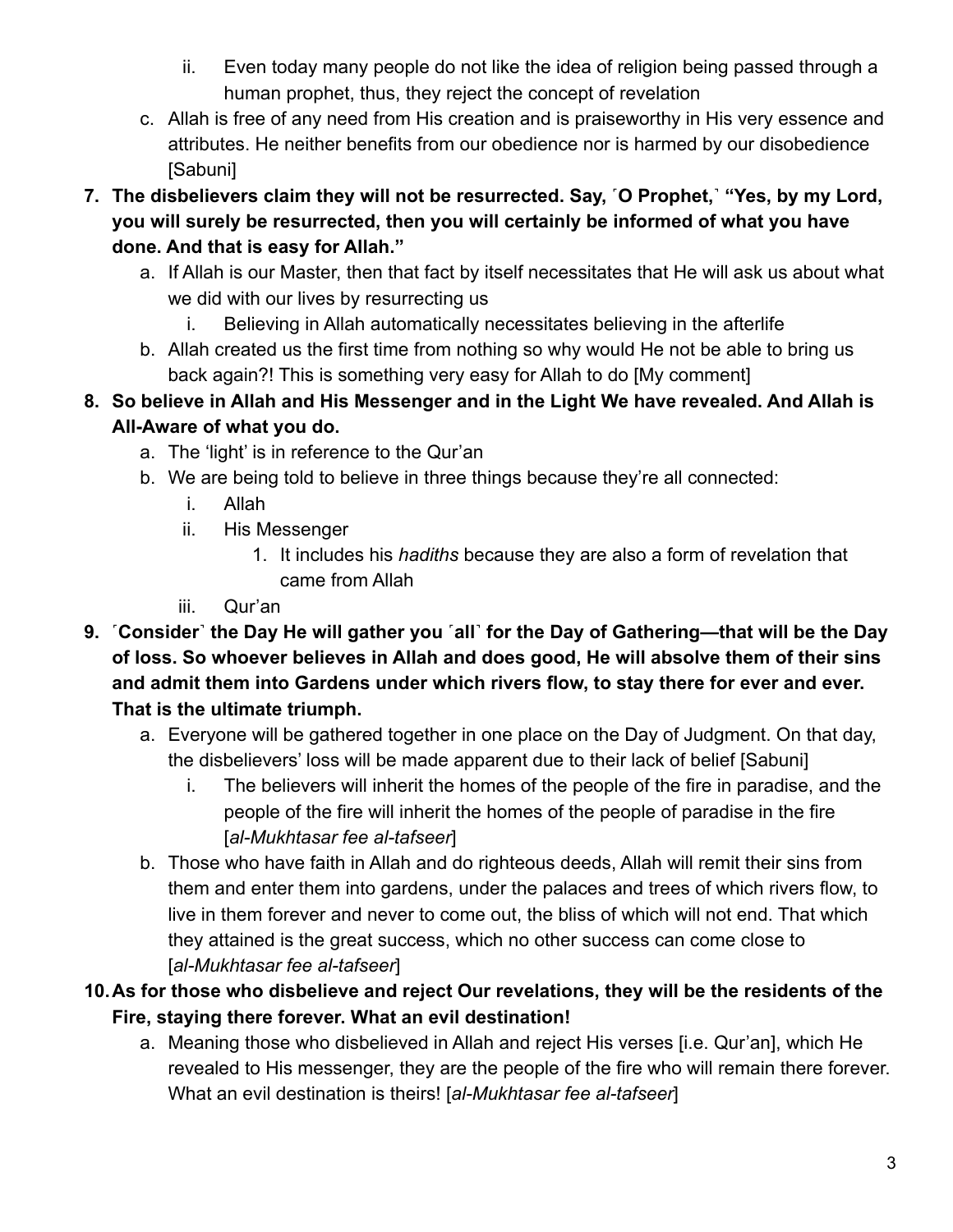- **11. No calamity befalls ˹anyone˺ except by Allah's Will. And whoever has faith in Allah, He** will **rightly** guide their hearts [through adversity]. And Allah has [perfect] knowledge of **all things.**
	- a. Any form of calamity that comes in our life was specifically targeted for us. It comes to us by Allah's permission. It is all part of His predetermined decree. There are no 'what-ifs'
		- i. The calamity could be in our bodies, family, wealth, or anything else
	- b. We are being told to not lose our faith even when problems come in our lives because it is all happening through Allah's Will
		- i. Many people lose their faith and become atheists because of evil that either happens in their own life or that they witness around them
			- 1. We must stay firm on our faith through any calamity that is thrown our way. If we do so, then Allah will guide our hearts
				- a. The greatest treasure in this life is guidance from Allah
				- b. Ibn Abbas said, "Allah will guide his heart to faith and certainty until he realizes that whatever afflicted him would never have missed him and whatever missed him would never have afflicted him" [Sabuni]
				- c. Ibn Mas'ud said, "This is a person who when afflicted with a calamity is pleased and knows that it is from Allah" [Sabuni]
	- c. Benefits of belief in the Divine decree [Sabuni]:
		- i. It eases the pain of the calamity so the believer can be patient over His decree and submit to His decision
		- ii. It provides comfort to the heart
		- iii. It provides solace to the soul
	- d. Allah knows every single thing that goes on in His creation, whether good or evil, and He knows who is being patient and who is turning away from Him [Sabuni]

#### **12.Obey Allah and obey the Messenger! But if you turn away, then Our Messenger's duty is only to deliver ˹the message˺ clearly.**

- a. We stay firm on our faith when calamity strikes by obeying Allah and His Messenger even more
- b. Meaning obey Allah and His Messenger (pbuh) in whatever has been legislated as lawful or prohibited, which will lead to success and happiness. If you turn away, then this will not hurt the Messenger (pbuh), rather, it will only hurt you because the prophet's only duty is to deliver clearly the message of Allah, which he did [Sabuni]

#### **13.Allah—there is no god ˹worthy of worship˺ except Him. So in Allah let the believers put their trust.**

- a. Meaning if the people believe in the *kalimah*, then how can they not have trust in Allah despite the calamities?!
	- i. Remember, the companions were facing many difficulties during their lives due to their constant conflict with the Quraysh, thus, they are being told to place their trust in Allah despite the calamities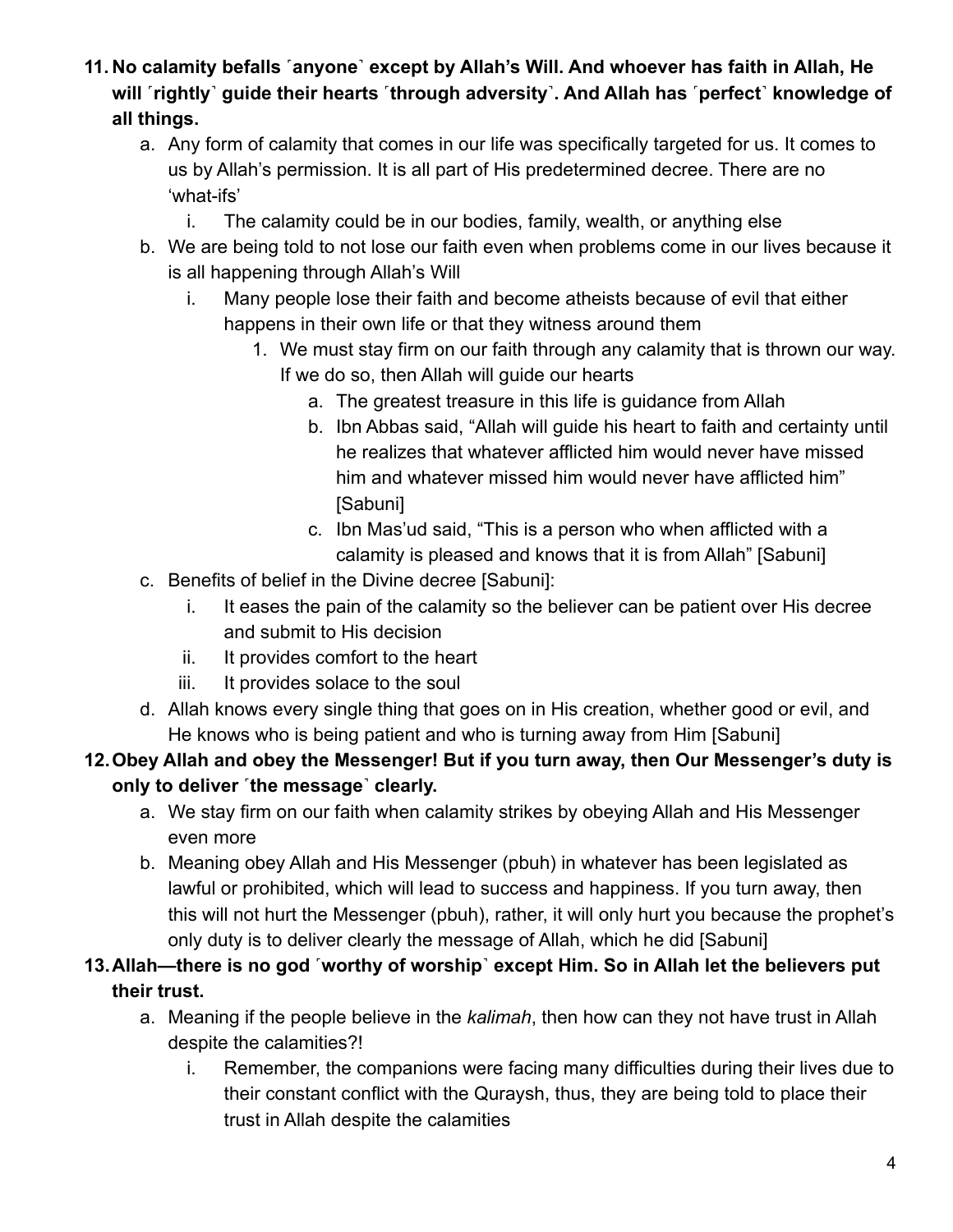- **14.O believers! Indeed, some of your spouses and children are enemies to you, so beware** of them. But if you pardon, overlook, and forgive [their faults], then Allah is truly **All-Forgiving, Most Merciful.**
	- a. This verse was revealed when some early Muslims in Mecca were prevented from emigrating to Medina by their own spouses and children, so they could not join the Prophet (pbuh) and the rest of the believers. Later, when they eventually met those who had emigrated and saw that they had preceded them in worship, knowledge, and obedience, they wanted to punish their families who had prevented them from emigrating [Sabuni]
		- i. The lesson is that those spouses or children who take a person away from Allah are enemies, so one should be cautious around such family members and not fall into sin by being influenced by them
	- b. We are also being told not to hold grudges against our families, when they do something wrong, and to move on. We should just forgive and forget
		- i. If we want Allah to be forgiving towards us, then we should be forgiving towards others as well

#### **15.Your wealth and children are only a test, but Allah ˹alone˺ has a great reward.**

- a. The word 'test' here means an extremely difficult trial
	- i. Wealth and children are given by Allah to test us to see who will obey Him and who will not, thus, a person should not let wealth nor children distract him from the obedience of Allah [Sabuni]
		- 1. Wealth and children may entice you to earn the unlawful and leave out following Allah. Allah has with Him great reward for those who give preference to following Him over following their children and becoming occupied with wealth. This great recompense is Paradise [*al-Mukhtasar fee al-tafseer*]
- **16.So be mindful of Allah to the best of your ability, hear and obey, and spend in charity—that will be best for you. And whoever is saved from the selfishness of their own souls, it is they who are ˹truly˺ successful.**
	- a. Meaning we should do our best to obey Allah as much as we can in all of His instructions
		- i. When it comes to Allah's commands related to doing good things, then we must try to do them to the best of our ability. However, when it comes to prohibitions, then we must abandon them entirely [Sabuni]
	- b. The command to 'hear and obey' is in reference to Allah and His Messenger (pbuh) and that we must submit to their commands and not deviate left or right from them [Sabuni]
	- c. One of the things that destroys us is being obsessed with ourselves. Self-absorption is an extremely negative trait in a human being
		- i. It leads to other forms of evils as well like being selfish, stingy, envious, etc.
- **17.If you lend to Allah a good loan, He will multiply it for you and forgive you. For Allah is Most Appreciative, Most Forbearing.**